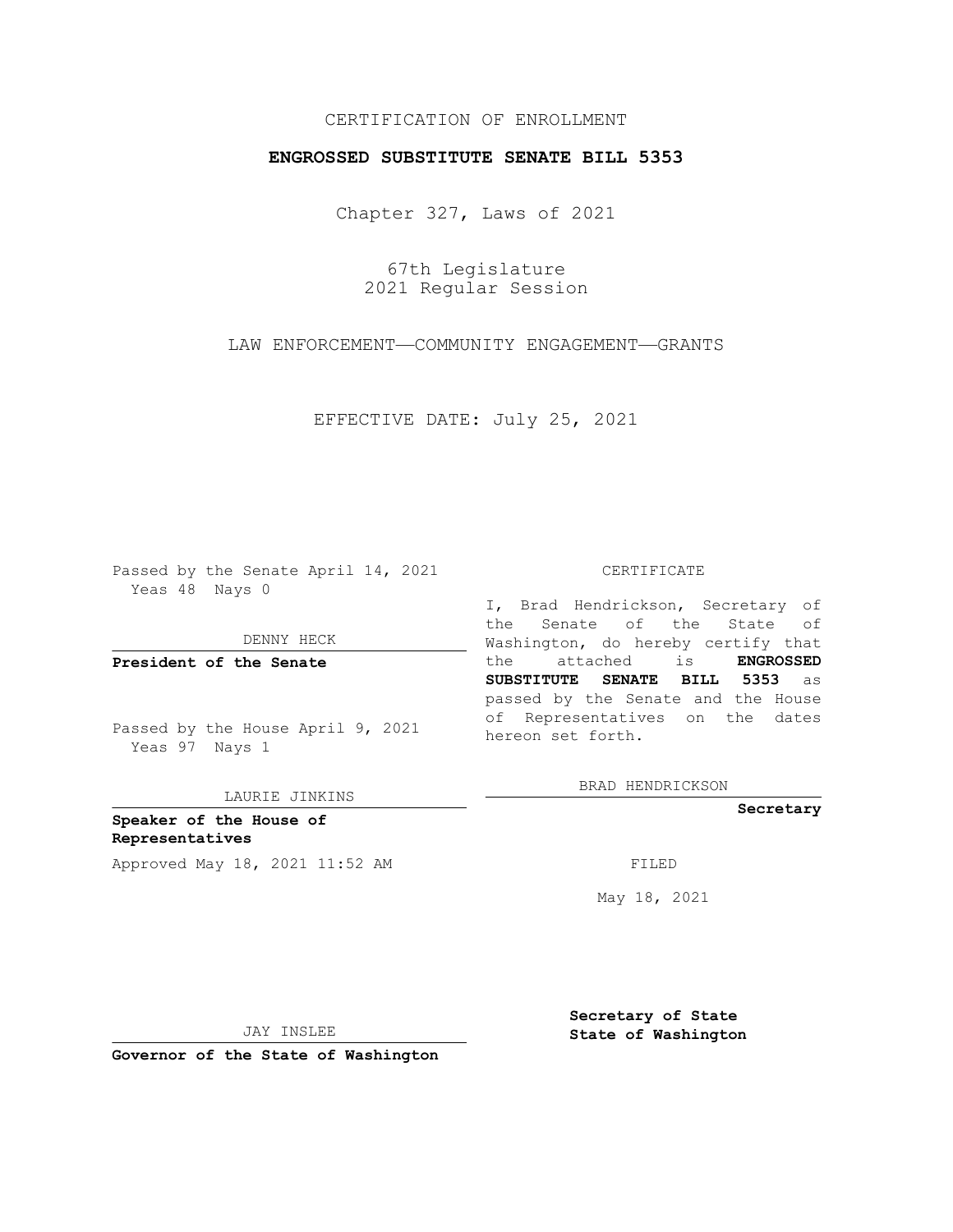#### **ENGROSSED SUBSTITUTE SENATE BILL 5353**

AS AMENDED BY THE HOUSE

Passed Legislature - 2021 Regular Session

# **State of Washington 67th Legislature 2021 Regular Session**

**By** Senate Law & Justice (originally sponsored by Senators Conway, Darneille, Nguyen, and Wilson, C.)

READ FIRST TIME 02/12/21.

 AN ACT Relating to creating a partnership model that facilitates community engagement with law enforcement; adding a new section to chapter 43.330 RCW; creating a new section; and providing an 4 expiration date.

BE IT ENACTED BY THE LEGISLATURE OF THE STATE OF WASHINGTON:

 NEW SECTION. **Sec. 1.** The legislature finds that community engagement is a foundational principle of successful community policing practices. When individuals and neighborhood groups are encouraged to partner with law enforcement, a powerful alliance can be built on mutual trust and respect and mitigate polarization between police departments and community groups. A successful community-police partnership leads to the achievement of shared goals of improving safety and quality of life and ensuring that public safety services are tailored to the needs of local communities.

 The legislature recognizes current efforts in Washington to mobilize communities to insist on equitable and accountable practices that will result in community participation in public safety efforts as well as establish cooperative lines of communication between civilians and law enforcement. Laudable community engagement models such as the safe streets campaign in Pierce county, safe Yakima in Yakima county, and the Okanogan county community coalition are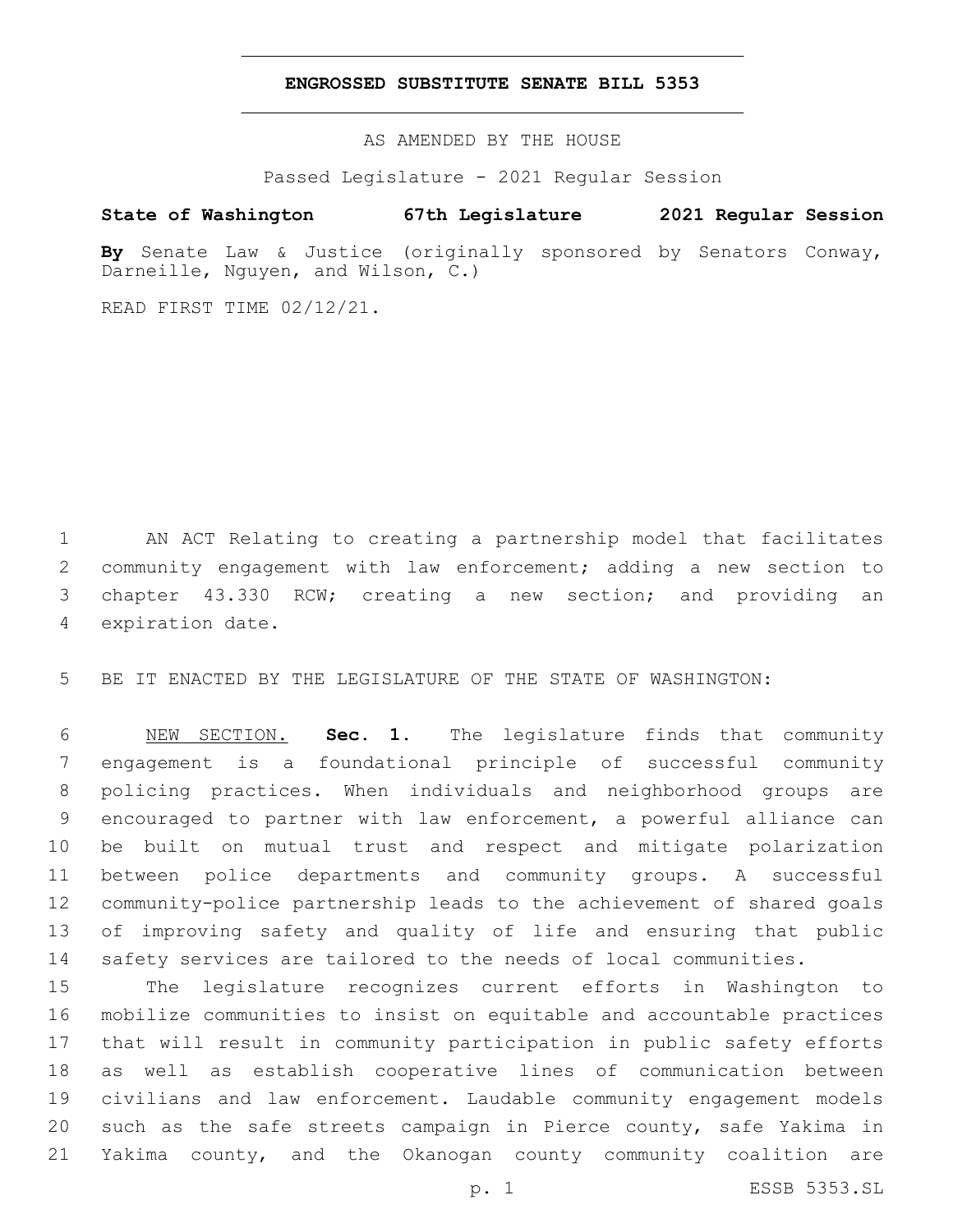recognized to mitigate crime trends by engaging the community and law enforcement in cooperative efforts to improve public safety.

 The department of commerce intends to foster community engagement with law enforcement officers through the creation of a community engagement project in 15 communities across the state of Washington with a mix of urban, rural, and suburban areas to facilitate community-law enforcement partnerships and improve police-community relations. The department will implement a project evaluation to measure and examine the impact of local initiatives on community engagement, neighborhood safety, and positive community-police 11 relations.

 The funded projects will facilitate the empowerment of communities to engage in crime prevention efforts through neighborhood organizing, law enforcement-community partnerships, 15 youth mobilization, and business engagement.

 NEW SECTION. **Sec. 2.** A new section is added to chapter 43.330 17 RCW to read as follows:

 (1) Subject to the availability of amounts appropriated for this specific purpose, a project is created in the department to foster community engagement through neighborhood organizing, law enforcement-community partnerships, youth mobilization, and business engagement. The department shall administer the project. The project must include 12 to 15 grant awards in those counties that have demonstrated their commitment to programs that promote community engagement in public safety including the following counties: Spokane, Pierce, King, Okanogan, Yakima, Cowlitz, Clark, Chelan-Douglas, Walla-Walla, Benton-Franklin, Grant, and Snohomish.

 (2) The department shall adopt policies and procedures necessary to administer the project including: (a) An application process; (b) disbursement of the grant award to selected applicants; (c) tracking compliance and proper use of funds; and (d) measuring outcomes.

32 (3) Eligible applicants must:

(a) Be a public agency or nongovernmental organization;

 (b) Have demonstrated experience with community engagement 35 initiatives that impact public safety;

36 (c) Have community engagement;

 (d) Have established or be willing to establish a coordinated effort with committed partners, which must include law enforcement and organizations committed to diversity, equity, and inclusion of

p. 2 ESSB 5353.SL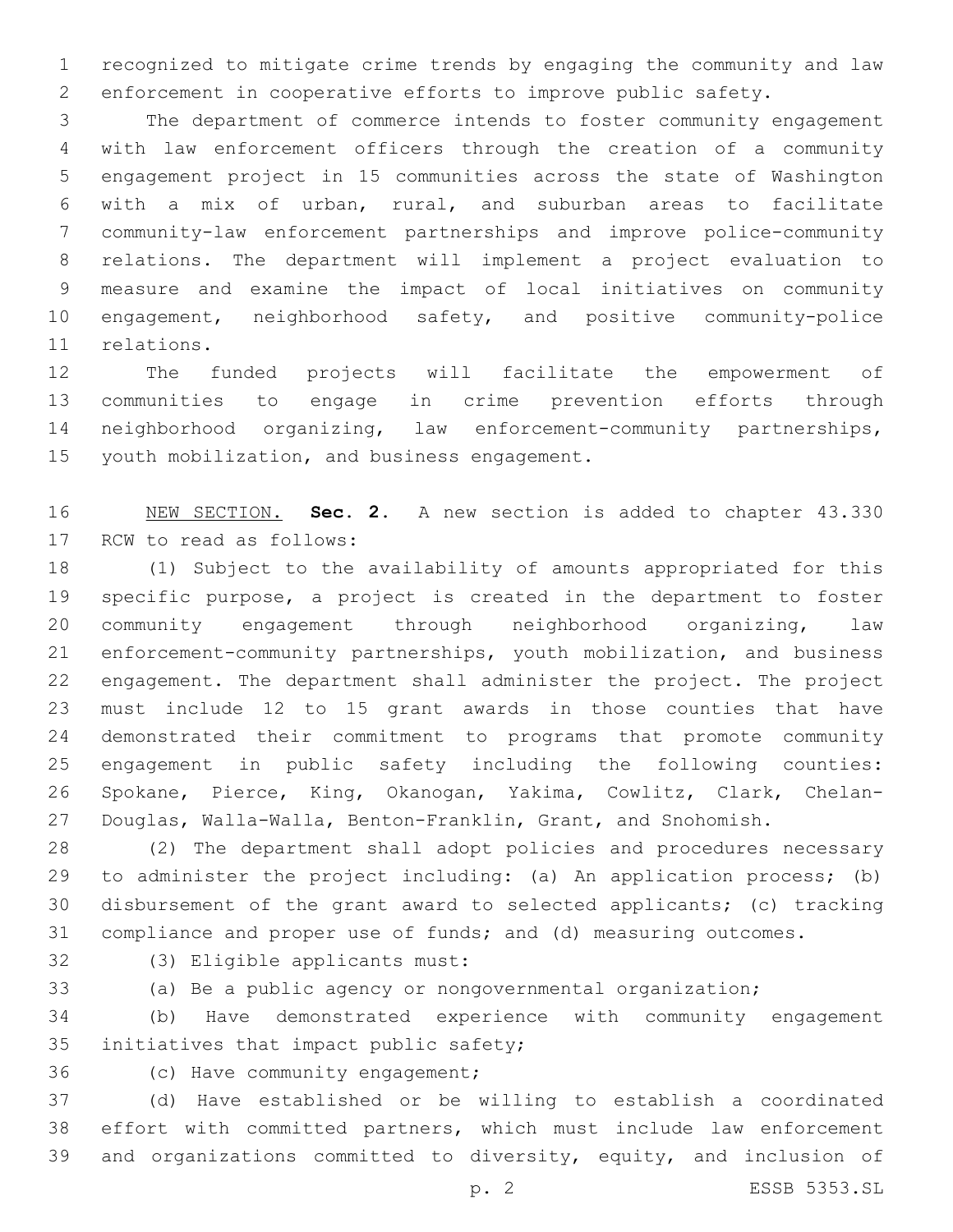1 community members, including organizations whose leadership 2 specifically reflects the communities most impacted by racism; and

3 (e) Have established priorities, policies, and measurable goals 4 in compliance with the requirements of the project as provided in 5 subsection (5) of this section.

 (4) A law enforcement agency applying for a grant award shall not be considered an eligible applicant unless there are no other eligible applicants from the community or county the law enforcement 9 agency serves.

10 (5) The grant recipient shall:

11 (a) Lead and facilitate neighborhood organizing initiatives, 12 including:

13 (i) Empowering community members with tools, skills, confidence, 14 and connections to identify, eradicate, and prevent illegal activity;

15 (ii) Making neighborhood improvements to deter future criminal 16 activity; and

17 (iii) Educating community members regarding how to connect with 18 city, county, and law enforcement resources;

19 (b) Build substantive law enforcement-community partnerships, 20 including:

21 (i) Building trust between community members and law enforcement 22 by facilitating purposeful antiracist practices and the development 23 of policies that lead to equal treatment under the law;

 (ii) Establishing clear expectations for law enforcement to be competent to practice fair and equitable treatment including facilitating dialogue between law enforcement and community members to increase understanding of the impact of historical racist 28 practices and current conflicts;

29 (iii) Community members regularly informing law enforcement, 30 through presentations, workshops, or forums, on community perceptions 31 of law enforcement and public safety issues;

32 (iv) Educating community members on the role and function of law 33 enforcement in the community;

34 (v) Clarifying expectations of law enforcement and of the role of 35 the community in crime prevention;

36 (vi) Educating community members on the best practices for 37 reporting emergency and nonemergency activities;

38 (vii) Recognizing community members for effective engagement and 39 community leadership; and